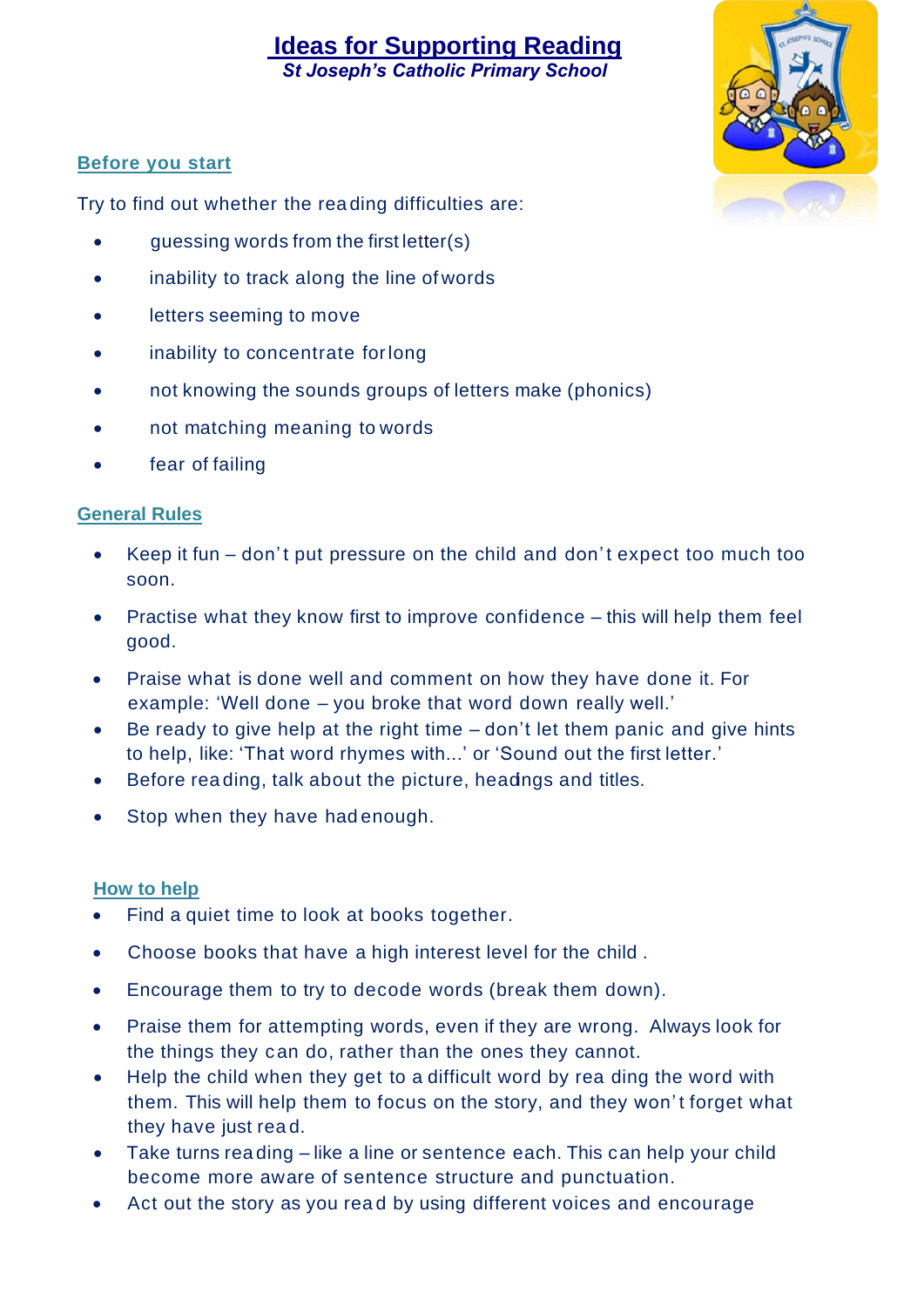## **Ideas for Supporting Reading**  *St Joseph's Catholic Primary School*

the child to do the same.

- Find a difficult word. You can do it too when it's your turn to encourage them.
- Buy some lower case letters made from plastic or foam, or make some from play dough. Play games with your child to help them match the letter symbol to the sound they hear.
- Talk about letter sounds rather than letter names with your child. Use 'a' like the first sound in ' apple' and not ' ay' like the name ofit in ABC.
- Put letters on cardboard fish with a magnet, and fish for the sound you call out.
- Play 'knock-knock 'when reading your child can knock on the table when they read.





- Make or buy lotto sound bingo where your child must cover the letter they hear.
- Talk about how letters blend together to make other letters. Many children have difficulty with 'br' and 'bl' in words like brown and bring or black and blend. Some other blends to look out for are 'gr', 'gl', ' tr', 'sp', 'st' and also 'str', 'spr', and 'c h', 'sh' and ' th'.
- Make duplicate cards of difficult words and play snap or pairs to help with memory.
- Buy or make pictures or so that your child can match a picture of an apple with the letter 'a', or an umbrella with the letter 'u'. Develop the task by matching pictures to full words or encourage the child to use individual letters to create the full word.